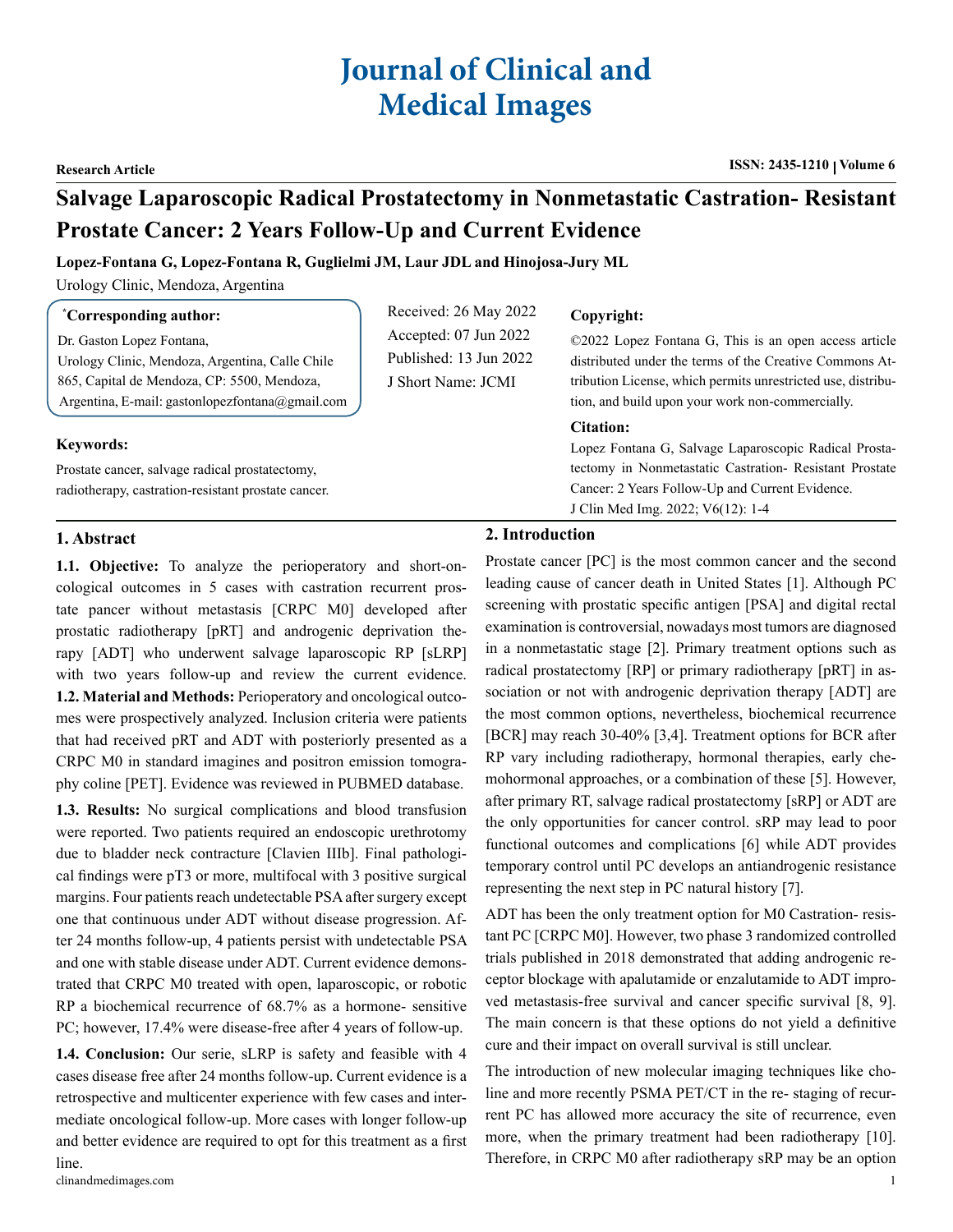in order to control PC and even more a possibility of cure.

Currently, there is little evidence about surgery in this setting; therefore, the aim of this study was to analyze the short-oncological outcomes in 5 cases with CRPC M0 that underwent salvage laparoscopic RP [sLRP] and review the literature.

#### **3. Material and Methods**

The database was prospectively performed from all patients diagnosed with CRPC M0 that underwent sRP after having received 76 Gy 3D primary radiotherapy for PC. All underwent surgery with curative intent only. Inclusion criteria were patient with CRPC defined as three consecutive rises in PSA one week apart resulting in two 50% increases over the nadir, and  $PSA > 2$  ng/mL despite castrate levels of serum testosterone and no evidence of bone metastases and/or retroperitoneal disease at bone scan, computed tomography [CT] and positron emission tomography PET/MRI coline. Also, patients were divided if were at high risk for develop metastasis using a PSA double time [PSADT] less or more than 10 months [11]. Undetectable PSA was defined as a value of 0.1 ng/ml or less. Every patient underwent transperitoneal sLRP with extended lymphadenectomy by two laparoscopic surgeons [GLF, JMG] as described previously by Guillonneau and Vallencien [12] without neurovascular bundels preservation in these cases, prior informed consent. This approach is always elective for every RP in our center. All patients had discontinued ADT one month before surgery and the final histopathological findings was examined by the same genitourinary pathologist based on the protocol form the American College of Pathologists [13]. Positive surgical margins [PSM] were defined as the presence of tumor cells at the inked margin. Perioperatory outcomes such as surgical time, estimated blood loss

**Table 1:** Perioperatory outcomes of our serie EBL: Estimated Blood Loss

and hospital stay were analyzed as well as oncological outcomes by PSA every 3 months at the same laboratory. Complications were evaluated using Dindo-Clavien classification [14]. Finally, urinary continence was also assessed by the number of pads needed per day.

#### **4. Results**

After data base analyzed from all laparoscopic radical prostatectomy, five patients were included. Perioperatory and oncological outcomes are detailed in [Tables 1,2 and 3]. Whole patients had received 3D RT with 76 Gy as a primary

treatment except one that was added ADT for 6 months. No perioperative complications were reported without blood transfusion and surgical conversion. All patients were discharged the day after surgery and the urinary catheter was removed on the tenth day. As a complication, two patients required an endoscopic urethrotomy due to bladder neck contracture [Clavien IIIb]. Pathological staging was equal or more than pT3a at the final histological findings, multifocal and 3 patients presented PSM. Four cases reach undetectable PSA at four to six weeks after surgery except one that the PSA was 0.98 ng/ml. Despite this, the patient continuous under ADT without disease progression due to stable PSA meaning that the remaining PC cells are hormone-sensitive. An interesting fact was that this case presented with pattern 4 at the surgical margin and PSADT was less than 10 months. During a 24-month follow-up, 4 patients persist with undetectable PSA and one with the stable disease under ADT. Finally, all patients are urinary continent without pads needed at twelve months after surgery. Erectile dysfunction was presented in all cases even with phosphodiesterase-5 inhibitors.

| Cases | Age | Surgical Time(min). | $EBL$ (ml) | Hospital Stay (Days) | Complications  |
|-------|-----|---------------------|------------|----------------------|----------------|
|       | 69  | 300                 | 500        | 1.5                  | Clavien IIIb   |
|       | -66 | 350                 | 400        | 1.5                  | Calvien IIIb   |
|       | 65  | 240                 | 600        | 1.5                  | N <sub>0</sub> |
|       | 60  | 240                 | 300        | 1.5                  | N <sub>0</sub> |
|       | -64 | 310                 | 250        | 1.5                  | N <sub>0</sub> |

**Table 2:** Oncological Characteristics and outcomes

GS: Gleason Score

| Cases | Diagnosis Age | Year | <b>Biopsy</b> | cT Stage | $PSA$ (ng/ml) | Risk Classification | <b>ISUP</b> |
|-------|---------------|------|---------------|----------|---------------|---------------------|-------------|
|       | 61            | 2009 | $GS7(4+3)$    | cT2b     | 12            | Intermediate        | 2           |
| 2     | 57            | 2011 | $GS 8(3+5)$   | cT2b     | 17            | High                | 4           |
|       | 58            | 2012 | $GS7(3+4)$    | cT2a     | 43            | High                | 2           |
| 4     | 54            | 2014 | GS $6(3+3)$   | cT2c     | 8             | Intermediate        |             |
|       | 58            | 2011 | $GS7(4+3)$    | cT2a     | 9             | Intermediate        | J.          |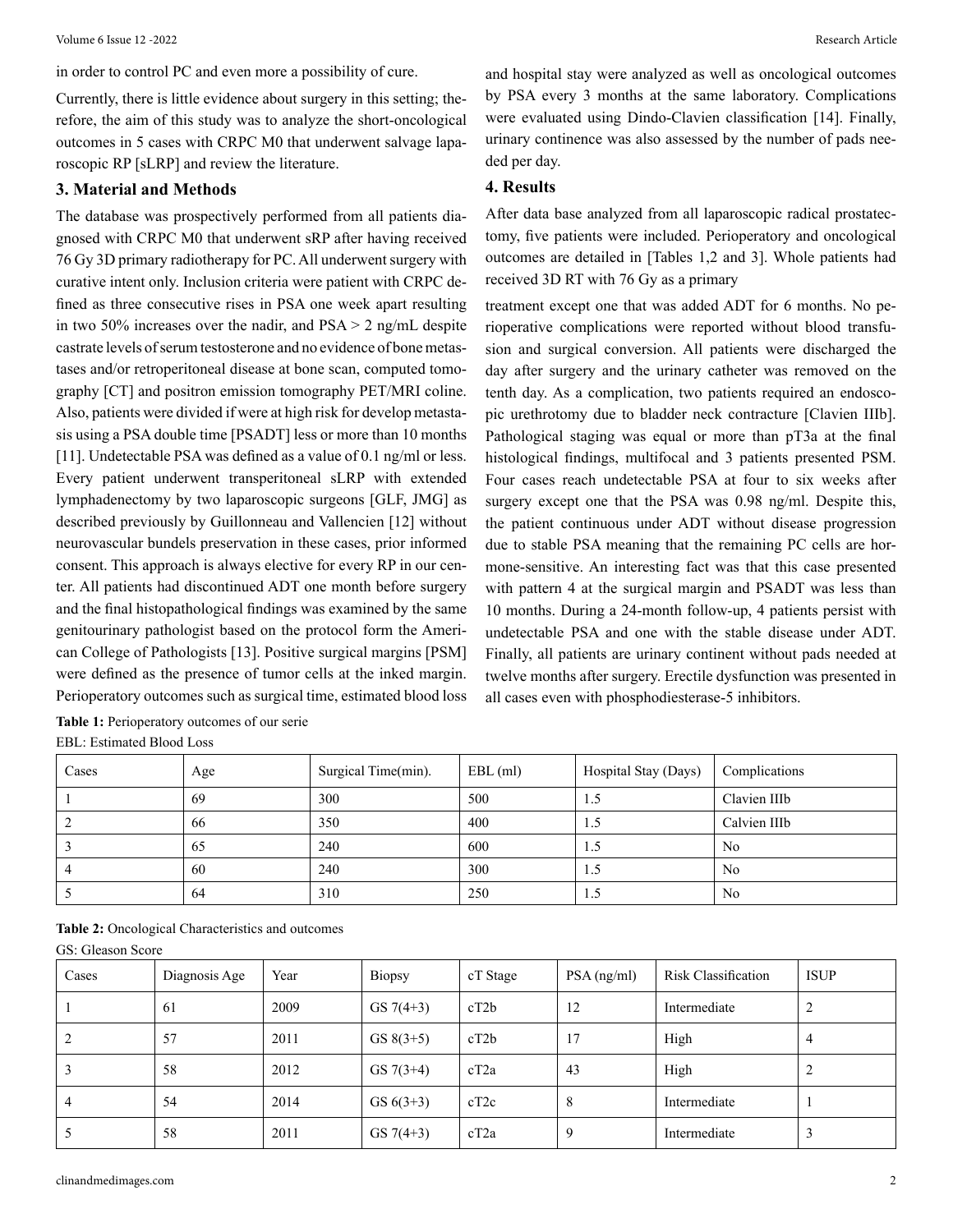#### **Table 3:** PSA value from the serie

Case 2 never reach undetectable PSA (orange)

| Cases | <b>RT</b><br>(Year) | Treatment | Type RT              | Time to<br>BCR (Years) | ADT                  | PET/MRI                  | DT PSA (Months) | Presurgical<br>PSA (ng/ml) |
|-------|---------------------|-----------|----------------------|------------------------|----------------------|--------------------------|-----------------|----------------------------|
|       | 2010                |           | 3D                   |                        | <b>Againest LHRH</b> | Right lobe               | 12.3            | 3.95                       |
| 2     | 2012                |           | 3D                   | $\overline{7}$         | <b>Againest LHRH</b> | Right lobe               | 8.9             | 4.3                        |
|       | 2012                |           | $3D+ADT$<br>6 months | $\mathbf{r}$           | <b>Againest LHRH</b> | Right base and<br>apical | 11.8            | 3.15                       |
| 4     | 2012                |           | 3D                   | 5                      | <b>Againest LHRH</b> | Left Base                | 14.8            | 3.6                        |
|       | 2012                |           | 3D                   | 6                      | <b>Againest LHRH</b> | Bilateral                | 11.4            | 3.7                        |

| Cases | Final Histopathological Findings                                             | Margins  | Margins Pattern | Stage          |
|-------|------------------------------------------------------------------------------|----------|-----------------|----------------|
|       | Gleason $7(4+3)$ [65% pattern 4; 30% pattern 3 and 5% pattern 5]; multifical | Positive |                 | pT3aN0         |
|       | Gleason $9(4+5)$ [90% pattern 4 and 10% pattern 5]; multifocal               | Positive |                 | pT3bN0         |
|       | Gleason $8(4+4)$ ; multifocal                                                | Negative |                 | pT3aN0         |
|       | Gleason $7(3+4)$ [90% pattern 3 and 10% pattern 4]; multifocal               | Positive |                 | $pT3bN+(2/16)$ |
|       | Gleason $7(4+3)$ [80% pattern 4, 15% pattern 3 and 5% pattern 5]; multifocal | Negative |                 | pT3aN0         |

RT: Radiotherapy; BCR: Biochemical Recurrence; ADT: Androgenic Deprivation Therapy; DT PSA: Double Time PSA

| Months/Cases |        | $\overline{2}$ | 3       | $\overline{4}$ | 5      | PSA ng/ml (value) |
|--------------|--------|----------------|---------|----------------|--------|-------------------|
|              | < 0.03 | 0.98           | < 0.008 | < 0.01         | < 0.01 |                   |
|              | 0.1    | 0.28           | < 0.008 | < 0.02         | < 0.01 |                   |
| 6            | 0.05   | 1.88           | 0.01    | < 0.02         | < 0.01 |                   |
| 9            | 0.02   | 0.8            | 0.008   | < 0.02         | < 0.01 |                   |
| 12           | 0.1    | 0.9            | 0.008   | < 0.02         | < 0.01 |                   |
| 15           | 0.02   | 1.2            | 0.008   | < 0.02         | 0.01   |                   |
| 18           | < 0.01 | 2.9            | < 0.008 | < 0.02         | 0.02   |                   |
| 24           | 0.08   | 3.1            | < 0.008 | < 0.03         | 0.04   |                   |

#### **5. Discussion**

PC recurrence after primary radiotherapy [RT] is treated using ADT in approximately 90% of cases. The development of CRPC represents the next step in PC natural history [7]. The increased accuracy of new technologies and molecules allows to detect PC sites of metastasis compared to standard staging imagines [10]. Among patients who developed CRPC without metastasis [M0], approximately one in three and one in five will develop metastases or die of the disease within 2 years; respectively [15]. New therapies have shown an increased metastasis-free survival [8,9]; nevertheless, do not yield a definitive cure being surgery a reasonable strategy that may provide an alternative treatment in selected cases. The first experience was reported by Gontero et al. in 12 cases showing that sRP is feasible in CRPC M0 with a higher complication rate compared to sRP in hormone-naïve PC probably due to the more aggressive nature of the hormone-refractory disease [16]. Six years later, the same author published a retrospective multicenter experience including open, laparoscopic and robotic

approaches adding eleven patients being currently the only report in the literature with a total of 23 cases [17]. Histopathological findings demonstrated that most of the patients had PSM, extraprostatic disease  $[\geq pT3]$ , 30% lymph node involvement and the Gleason score was  $\geq 8$  in 65%. Despite these aggressive features, almost 70% reached undetectable PSA after surgery without ADT. Only seven patients had persistence PSA hormone-sensitive and 6 CRPC persistence. Biochemical recurrence occurred in 68,7% in hormone-sensitive PC and in 58,8% in CRPC at a median of 11 and 31 months from surgery; respectively. At median 4 years of follow-up, 17.4% were disease- free and 34.4% had died from PC. Our preliminary report adds 5 cases to the literature being 28 patients altogether with a minimum of 24 months of follow-up. Final histopathological findings demonstrated the aggressive disease of this cases being  $\geq pT3$  in all cases and one with lymph node involvement. Three patients had PSM; however, and despite this, all patients except one could reach undetectable post-operatory PSA and remained for more than 24 months. The case with persistence